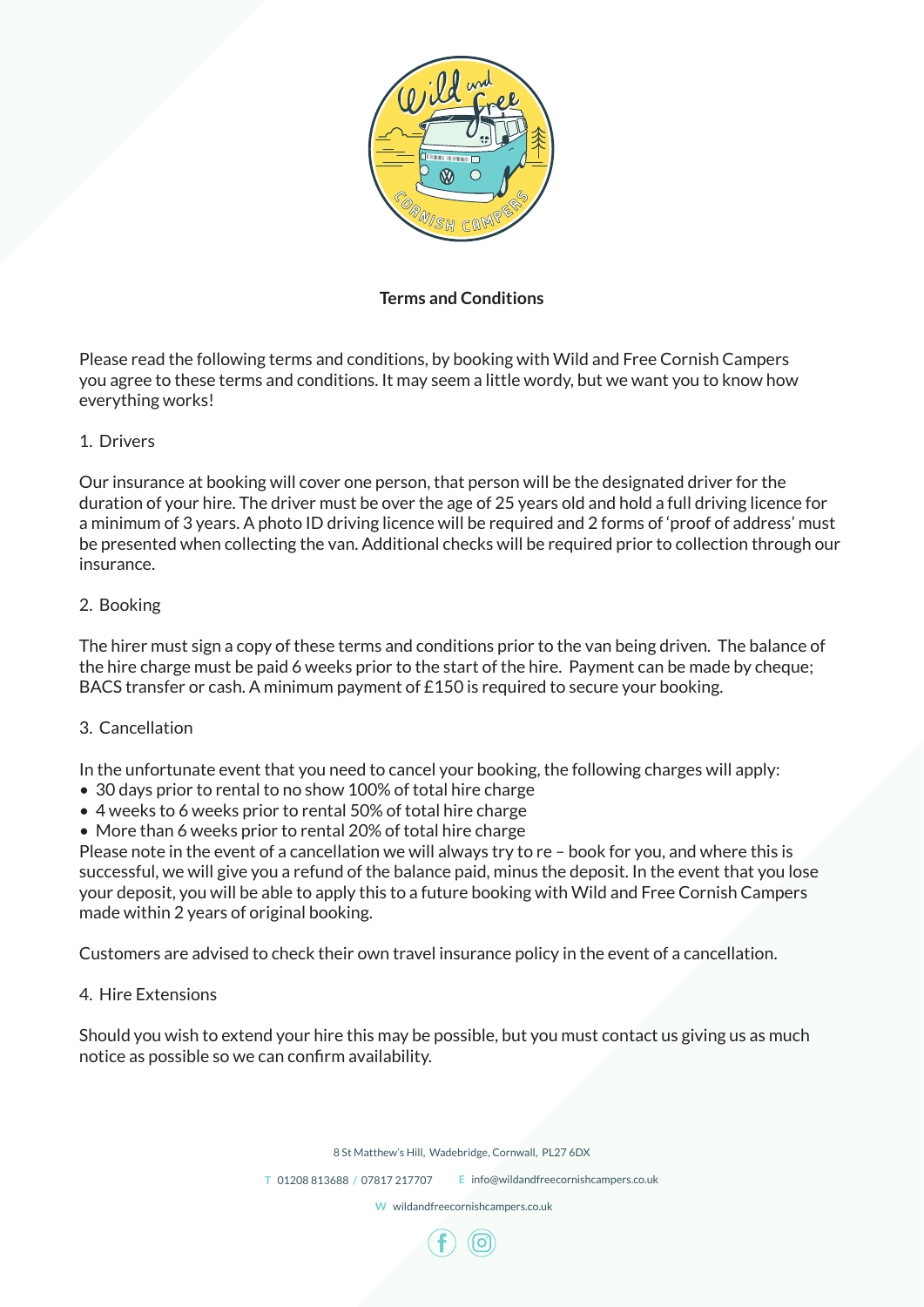## 5. Security/Damage Deposit

Before collection a security deposit of £500 must be paid. This will be returned to you in full after the rental, provided the van is returned on time, undamaged, with a full tank of fuel and in a clean condition. The payment can be made in cash or BACS transfer.

# 6. Collection and Return

Collection and return should be at the times agreed with Wild and Free Cornish Campers. If you feel you will be late, please notify us as soon as possible. A specific timeslot will be given to you, two weeks before the day of collection. Failure to return by the agreed time could impact on someone else's hire, and as a result could lead to a deduction from your security deposit, this will be charged as a full day rental.

# 7. Insurance

Wild and Free Cornish Campers will provide fully comprehensive insurance to the named driver on the time of hiring. In the event of any damage to either the vehicle or third-party property, the hirer will be liable for the excess paid. This does not cover cost for replacement or repair of windows or tyre damage for which the hirer is responsible. Only the named driver is permitted to drive the van, an unauthorised driver invalidates the insurance. Please note it is also a criminal offence to drive without insurance in the UK. Failure to declare an accident is a criminal offence punishable in law. The theft of the van will not be covered by the insurance if the ignition keys are left in or on the van whilst unoccupied and the hirer shall be held fully responsible for the cost of a replacement vehicle. The insurance does not cover or include the hirer's personal belongings.

In the event of an accident, the safety of the hirer and their party is paramount. Emergency services should be called first. Only after everyone is safe should the hirer contact Wild and Free Cornish Campers to inform us of the situation. Regardless of how minor the incident, you are required to take details of all individuals and vehicles involved, as well as photographic evidence if possible. Any fines or fixed penalties incurred, such as speeding or parking tickets, are the responsibility of the hirer, and details of the hirer will be passed to the relevant authority on request.

# 8. Parking arrangements

We at Wild and Free Cornish Campers, will provide the hirer with a car parking space at our residence in Wadebridge. Even though this area is secured, vehicles are left at owner's risk. Wild and Free Cornish Campers will not be held responsible for any theft, loss or damage to vehicles or possessions.

# 9. Our obligation

Wild and Free Cornish Campers ensure that the van is supplied to you in a good, clean and fully functional condition. We will go through all aspects of the van and ensure you are happy using the equipment. We will carry out a 'walk around' on the vehicle before and after your hire and any marks will be noted on a rental agreement form. It is also the hirers responsibility to note any existing damage and to inform us before you depart. The van will be ready to collect with a full tank of fuel before you depart.

8 St Matthew's Hill, Wadebridge, Cornwall, PL27 6DX

**T** 01208 813688 **/** 07817 217707 **E** info@wildandfreecornishcampers.co.uk

**W** wildandfreecornishcampers.co.uk